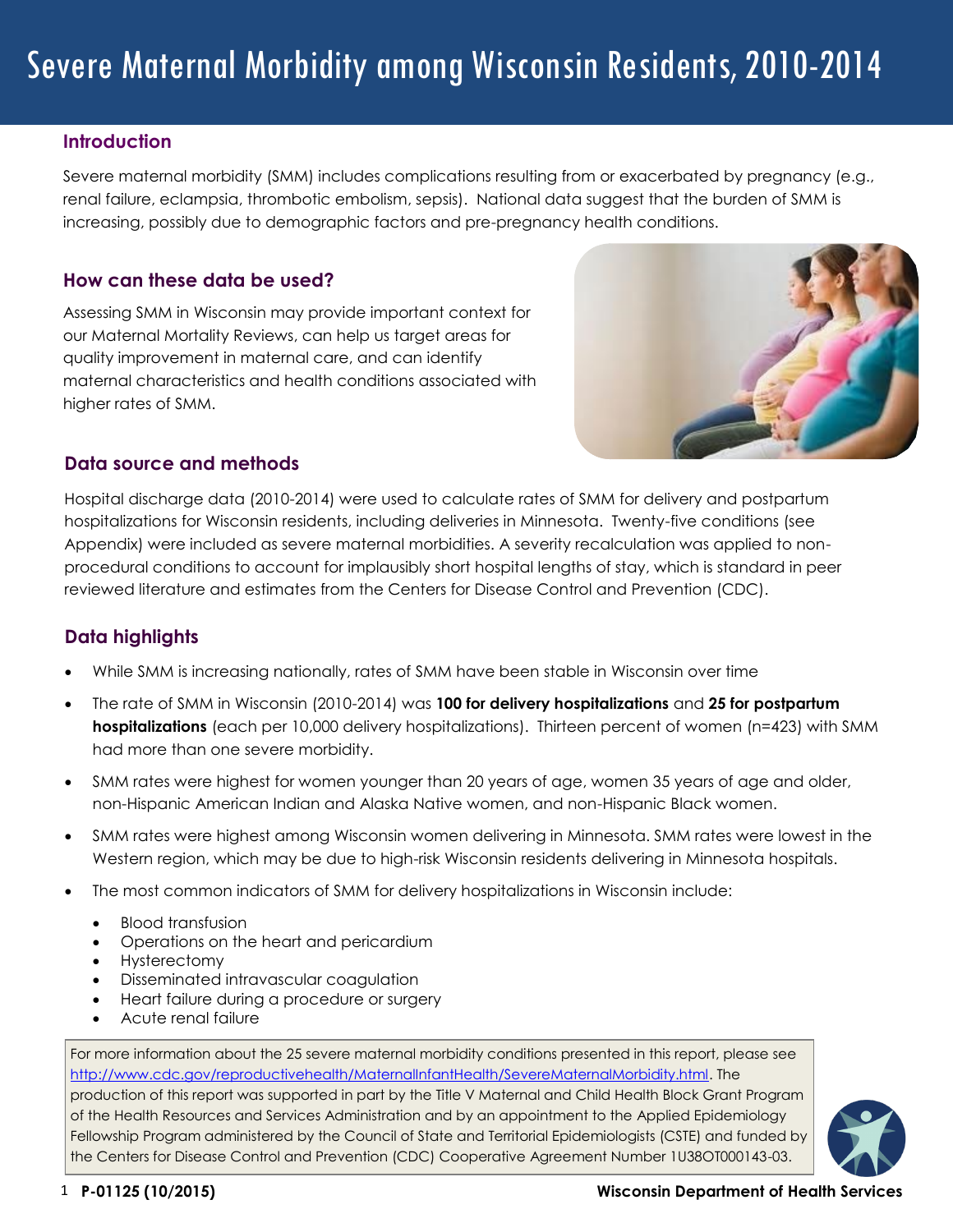## **SMM has remained stable over time in Wisconsin**

|                                           | 2010   | 2011   | 2012   | 2013   | 2014   | <b>All years</b> |
|-------------------------------------------|--------|--------|--------|--------|--------|------------------|
| <b>Total delivery</b><br>hospitalizations | 66,625 | 65,892 | 65,387 | 64,573 | 64,383 | 326,860          |
| Severe maternal<br>morbidity              | 680    | 628    | 673    | 649    | 653    | 3,283            |
| Rate per 10,000*                          | 102    | 95     | 103    | 101    | 101    | 100              |

**Table 1. Severe maternal morbidity by year, delivery hospitalizations 2010-2014**

**\*p for trend not statistically significant (p > 0.05)** 

# **Blood transfusions and operations on the heart and pericardium are leading morbidities for delivery and postpartum hospitalizations**

Leading SMMs for delivery and postpartum hospitalizations are listed in Table 2. Blood transfusion was the most common SMM for both delivery and postpartum hospitalizations. Operations on the heart and pericardium and acute renal failure were among the leading indicators for delivery and postpartum hospitalizations.

**Table 2. Rates of the most common indicators of severe maternal morbidity, delivery hospitalizations 2010-2014** 

| <b>Delivery</b><br>hospitalizations       | <b>Number</b><br>with SMM | <b>Rate per 10,000</b><br>delivery hospitalizations |
|-------------------------------------------|---------------------------|-----------------------------------------------------|
| <b>Blood transfusion</b>                  | 2,248                     | 69                                                  |
| Operations on the heart and pericardium   | 277                       | 9                                                   |
| Hysterectomy                              | 250                       | 8                                                   |
| Disseminated intravascular coagulation    | 226                       | 7                                                   |
| Heart failure during procedure or surgery | 148                       | 5                                                   |
| Acute renal failure                       | 133                       | 4                                                   |
| Postpartum                                | <b>Number</b>             | <b>Rate per 10,000</b>                              |
|                                           |                           |                                                     |
| hospitalizations                          | with SMM                  | delivery hospitalizations                           |
| <b>Blood transfusion</b>                  | 215                       | 7                                                   |
| Thrombotic embolism                       | 135                       | 4                                                   |
| Adult respiratory distress syndrome       | 106                       | 3                                                   |
| Acute renal failure                       | 103                       | 3                                                   |
| Sepsis                                    | 88                        | 3                                                   |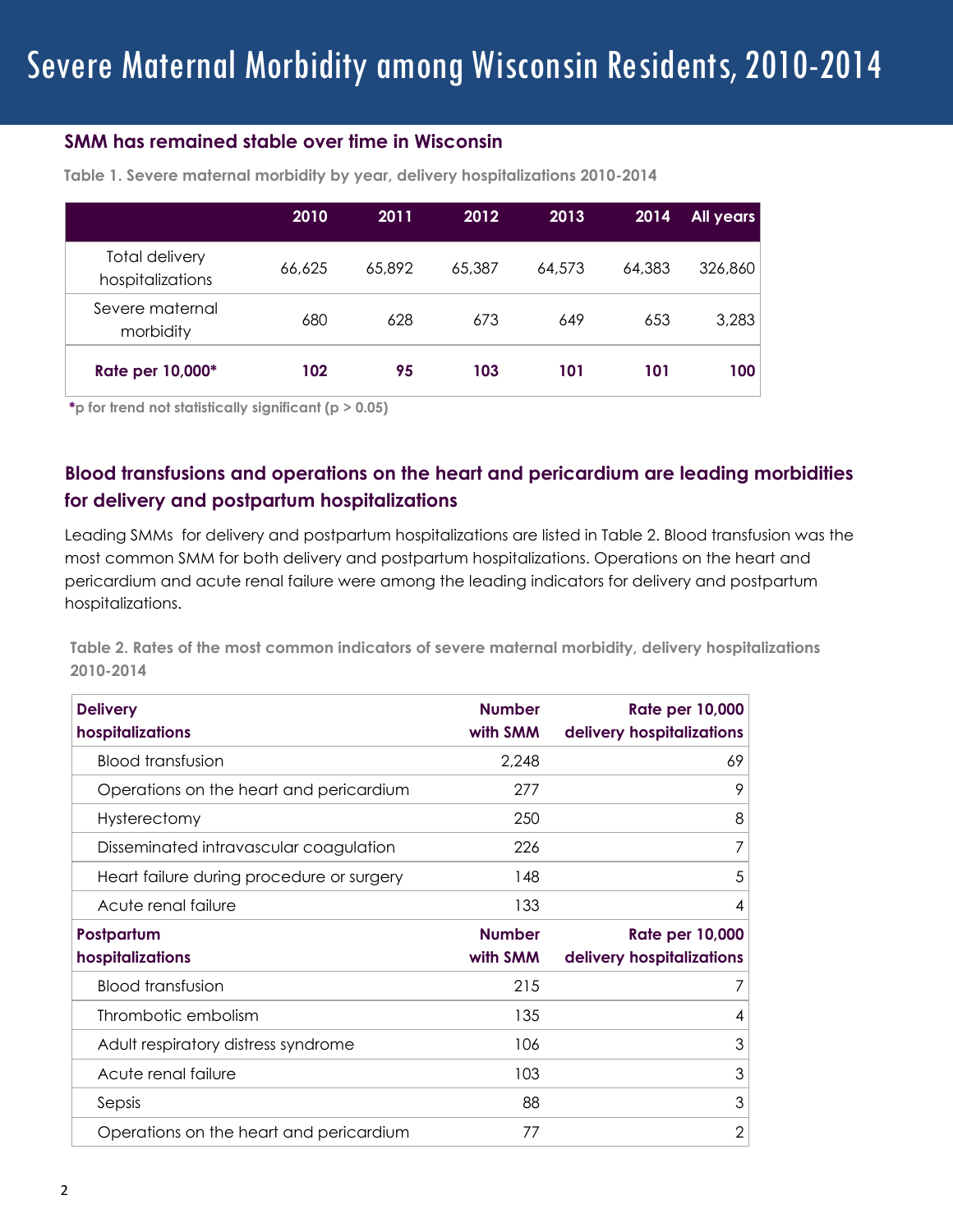#### **Delivery hospitalization charges increase with increasing number of SMM indicators**

While most women with SMM typically experience only one indicator of SMM, 13% of Wisconsin mothers experienced two or more SMM. Women experiencing multiple SMM may have complications that require highcost medical intervention. Table 3 shows the median charges for delivery hospitalizations by the number of SMM experienced. Median delivery charges increased nearly two-fold for each increase in the number of SMMs experienced.

**Table 3. Median hospital charges by number of SMM indicators, 2010-2014** 

| 0 SMM   | 1 SMM    | 2 SMM    | $3+$ SMM |
|---------|----------|----------|----------|
| \$8,964 | \$18,924 | \$35,701 | \$66,366 |

#### **SMM is higher for Wisconsin's minority mothers as well as youngest and oldest mothers**

SMM by age and race/ethnicity was examined to understand disparities between groups. Teenage women (<20 years) and older women (≥35 years) had higher rates of SMM compared to women ages 25 to 29 years. Non-Hispanic American Indian and Alaska Native women had the highest rate of SMM (155 per 10,000 delivery hospitalizations), while Non-Hispanic White women had the lowest rate of SMM (86 per 10,000 delivery hospitalizations).





#### **Do we see the same age and race and ethnicity disparities in maternal mortality?**

Maternal mortality shows similar disparities by race and ethnicity and age. An analysis of pregnancy-related deaths in Wisconsin from 2006 to 2010 showed that the maternal mortality rate among non-Hispanic black women was more than four times the rate for non-Hispanic white women. Maternal mortality was also higher in women less than 20 years of age and women 35 years of age or more.

To learn more about maternal mortality in Wisconsin, see the following report:

A review of pregnancy-related maternal mortality in Wisconsin-- 2006-2010. (Schellpfeffer et al., Wisconsin Medical Journal. 2015; 114(5): 28-33).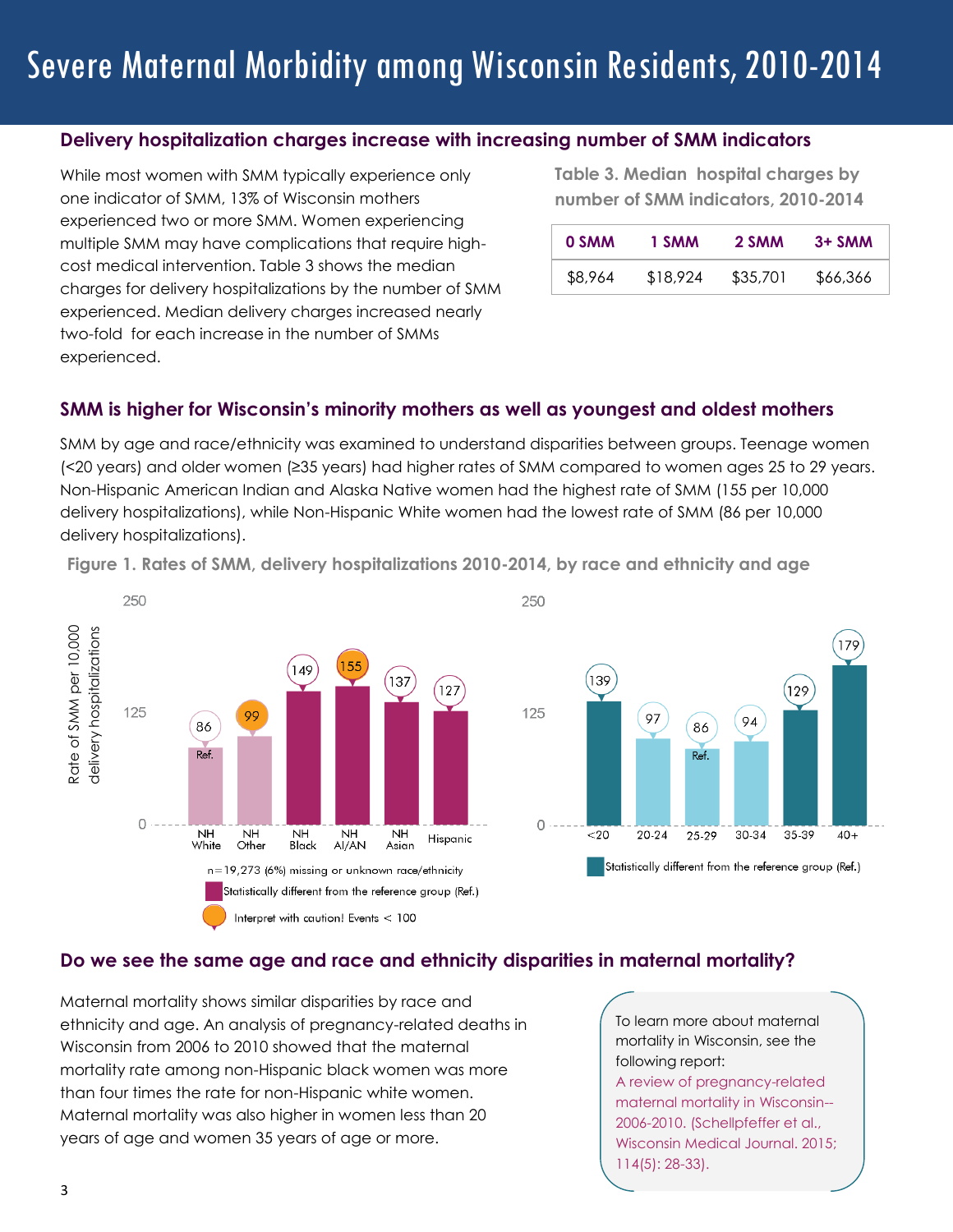#### **SMM varies by public health region of delivery facility**

The figure below shows each public health region and Minnesota, with darker colors indicating higher rates of SMM at facilities within those regions. Table 4 shows SMM rates for the leading maternal morbidities in Wisconsin. Blood transfusion was the most common SMM across all facility regions. Table 5 shows the total number of deliveries, the number of hospitals with delivery hospitalizations, the number of hospitals providing

Level III neonatal care, and the percent of all births in hospitals providing Level III neonatal care.

Wisconsin resident women delivering in Minnesota had the highest rate of SMM, while women delivering in the Western region had the lowest rate of SMM. The Western region's low SMM rate may be due to high-risk women living in that region delivering in Minnesota hospitals.



| Indicator of severe maternal morbidity     | Western | North-<br>eastern | South-<br>eastern | <b>Northern</b> | Southern | Minne-<br>sota |
|--------------------------------------------|---------|-------------------|-------------------|-----------------|----------|----------------|
| <b>Blood transfusion</b>                   | 40      | 85                | 66                | 85              | 77       | 76             |
| Operations on the heart and<br>pericardium | 5       | 6                 | 11                | 8               | 8        | l 4            |
| Hysterectomy                               | 4       | 7                 | 7                 | 12              | 9        |                |
| Disseminated intravascular coagulation     | 4       | 5                 |                   | 6               | 10       | 9              |
| Heart failure during procedure or surgery  | 3       | 2                 | 4                 | 6               | 8        |                |
| Acute renal failure                        | 2       | 3                 | 6                 | 3               | 5        | 4              |
| Total rate of SMM                          | 65      | 98                | 102               | 111             | 114      | 124            |

#### **Table 4. Rates of SMM by facility region, 2010-2014, per 10,000 delivery hospitalizations**

**Table 5. Delivery hospitalizations and hospital information by facility region, 2010-2014**

| <b>Delivery hospitalizations and facilities</b>          | Western | North-<br>eastern | South-<br>eastern | <b>Northern</b> | Southern | Minne-<br>sota |
|----------------------------------------------------------|---------|-------------------|-------------------|-----------------|----------|----------------|
| Number of delivery hospitalizations                      | 38,518  | 65,983            | 126,953           | 26,138          | 63,706   | 5,562          |
| Number of hospitals with a delivery<br>hospitalization   | 24      | 23                | 25                |                 | 26       | 49             |
| Number of hospitals providing Level III<br>neonatal care | 2       | 3                 | 5                 | 2               | 2        |                |
| Births in Level III neonatal hospitals<br>(percent)      | 30%     | 28%               | 51%               | 43%             | 55%      | 33%            |